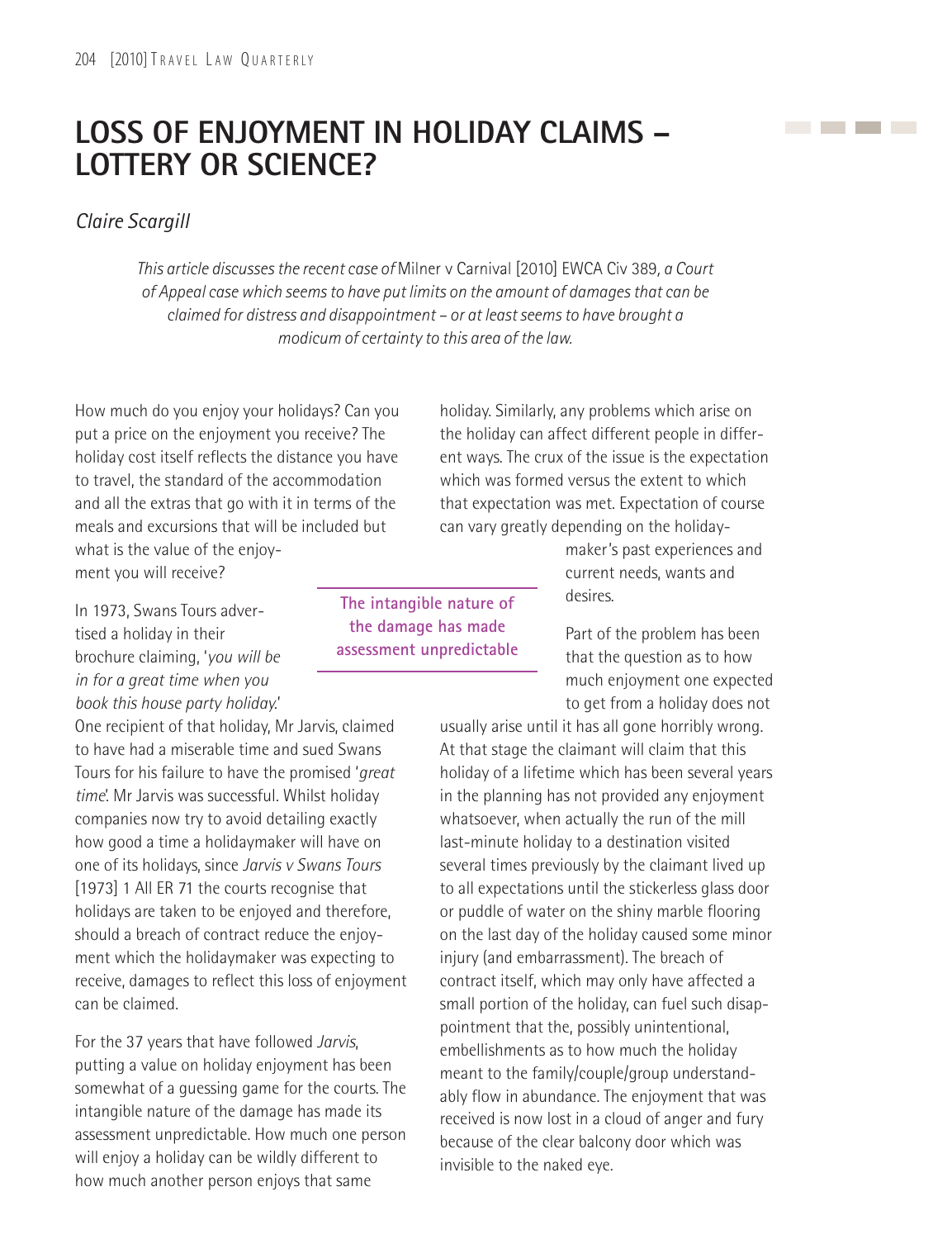How can the defending holiday company gauge or predict the loss of enjoyment damages that will be awarded and how can the claimant understand when a reasonable offer has been made? Save for asking the holidaymaker to detail prior to departure the exact purpose of the holiday and, on a scale of 1 to 10, to say how vital the holiday is to their emotional and psychological wellbeing, which can then be used post-incident as a tool for measuring any loss of enjoyment, it has been necessary to wait for the courts to add some long overdue certainty to this unpredictable head of damage.

Now however, parties have the case of *Milner v Carnival (t/a Cunard)* [2010] EWCA Civ 389 which has marked the way for more predictable loss of enjoyment damages in relation to holiday claims.

Mr and Mrs Milner, who were experienced cruisers, booked a 106 night cruise on the maiden voyage of the Queen Victoria for what the brochure promised would be a '*glamorous voyage*' and '*the experience of a lifetime*'. The

Milners booked 18 months in advance in order to secure their preferred cabin which was a 'Princess' grade cabin, number 7083, located 'mid-ships' on the starboard side of deck 7. This central location was believed to be the best in terms of stability during rough seas.

The Milners paid £59,052 for the cruise (discounted by 10% from £65,558) which included travel, food, beverages and entertainment of the highest standard for the duration of the 15 week cruise. The couple were expecting star treatment. The cruise set sail from Southampton on 6 January 2008 heading for New York. From New York the liner headed to Los Angeles via the Panama Canal. The cruise then travelled to Honolulu bound for Australasia then onto Hong Kong, South-East Asia, India and onto the Mediterranean through the Suez Canal before docking back at Southampton.

Unfortunately the cruise was memorable for all the wrong reasons. On the first night the ship encountered stormy conditions with winds blowing at forces 7, 8 and 9. Waves reached 5-6 metres high which resulted in flexing 'mid-ships'. The Milners' cabin was damaged causing the floor plates to flex and vibrate. Two sleepless nights were suffered due to the resulting noise. On the third night the Milners were moved to an inside cabin, number 6083, which was of a lower standard and with fewer amenities than cabin 7083. This cabin also had no natural light. Once at New York the couple were moved to a suite, number 8090, which, whilst described as 'excellent' by Mr Milner, was only a temporary base as this had been booked from Los Angeles by other holidaymakers. This resulted in the Milner's, who were unable to unpack properly, feeling like

**The brochure promised the cruise would be the 'the experience of a lifetime'**

travelling gypsies. In Los Angeles the Milners rejected a further move to a fourth cabin, number 7030, on the basis that it was not mid-ship, it lacked a bath and did not have suitable hanging space for Mrs Milner's 21 formal

gowns, which were bought especially for the cruise. As a result of having to leave cabin 8090, they moved back to their original cabin at Los Angeles but further storms resulted in more noise and continued discomfort and distress. The Milners were provided with cabin 8080 which was available until Hawaii and were again offered cabin 7030 onwards from Hawaii. The Milners rejected 7030 for the reasons set out above and decided instead to disembark the ship in Hawaii after 28 days on board. The couple spent 6 weeks in Hawaii before joining the Queen Elizabeth back to Southampton at a cost of £13,440.

The defendant refunded the claimants with £48,270, which was the balance of the unused portion of the cruise (based upon the undiscounted price of the cruise). The claimants' outlay for the cruise was therefore £10,812. The claimants sued for £8,500 for diminution in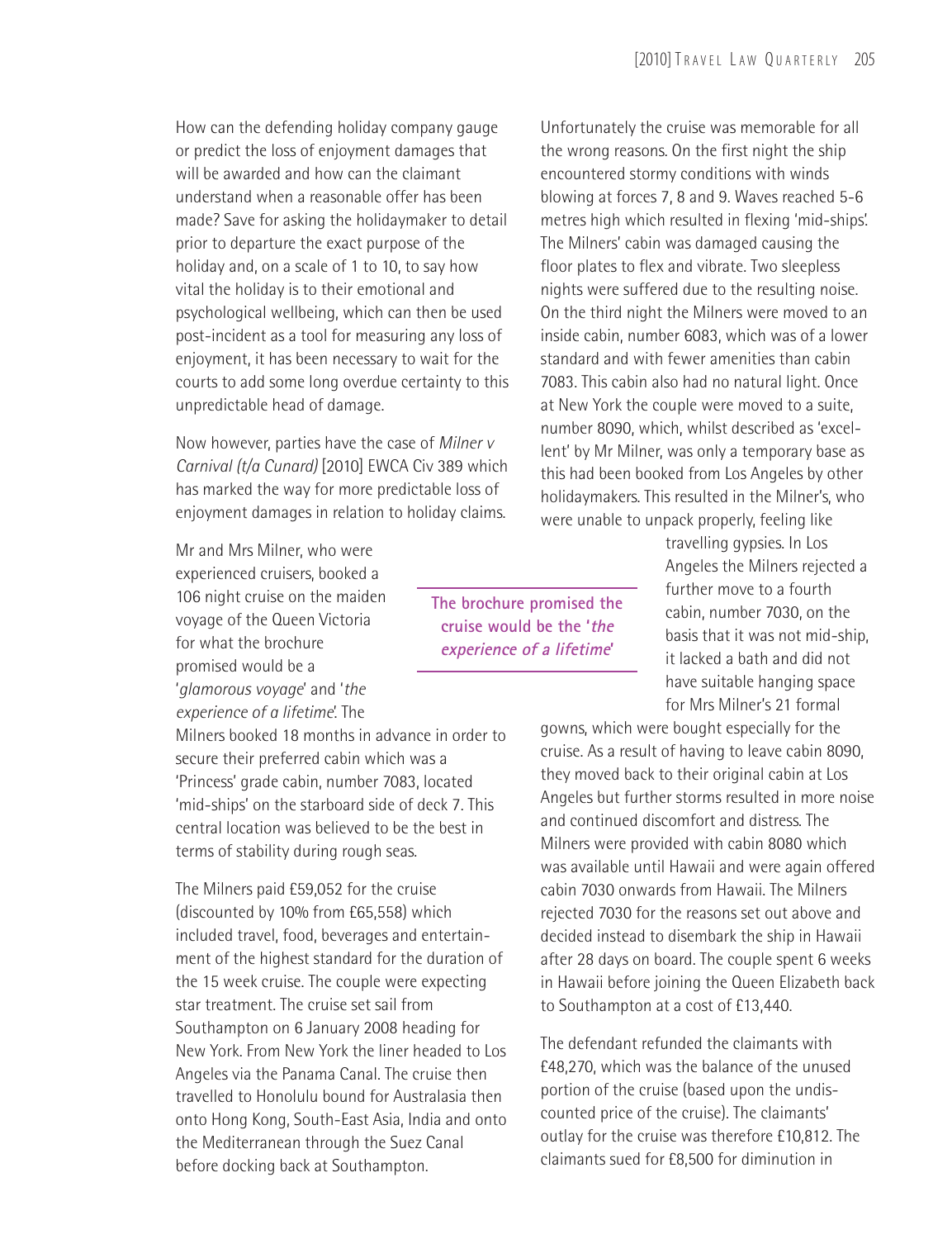value; £50,000 for loss of enjoyment; and £4,300 reimbursement of the cost of the unused evening gowns and a £13,440 refund for their return cruise.

On 14 May 2009 at first instance in the Bradford County Court, Judge Shaun Spencer QC rejected the claim for the reimbursement of the return journey as the claimants had unreasonably rejected the alternative cabin number 7030 offered to them. However, the claimants were awarded £22,000, which was broken down into £2,500 each for diminution in value; £7,500 each for loss of enjoyment and £2,000 reimbursement for the unused evening gowns. The defendant appealed against the level of damages awarded.

On 20 April 2010, in the Court of Appeal, Lord Justice Ward began his judgment with the following statement:

> *The issue, said to be of significance for the travel industry, is this: what is the correct measure of damages for a ruined holiday?*

Ward LJ introduced 'brackets' for damages relating to loss of enjoyment which, whilst broad, will assist in predicting such damages in the future. The brackets are divided according to the type of holiday being enjoyed. The highest awards for loss of enjoyment would be for holidays involving weddings where the case law included cases where damages ranged from £4,360 to £4,406 per person. Next would be honeymoons where the range was from £321 to £1,890 per person. Special holidays ranged from £264 to £1,161 and finally, ordinary holidays where the range of awards was from £83 to £876 per person.

In this case, in terms of loss of enjoyment, the court agreed that expectations were understandably 'sky high'. Ward LJ agreed with Shaun Spencer QC's assessment that:

**'The issue, said to be of significance for the travel industry, is this: what is the correct measure of damages for a ruined holiday?'**

*The nature of the description in the brochure as to what the cruise was going to be like is such as reasonably to give to the Milners and to anyone else who was embarking on the cruise, the feeling that they were in for the experience of a lifetime.*

The brochure included details and descriptions as follows:

*When Samuel Cunard set out to deliver mail across the Atlantic 167 years ago, he little realised he was taking the first step towards a new standard of luxury travel. Since then, Cunard has become a byword for comfort, style, and the ultimate in effortless exploration generation after*

> *generation. Today, the legendary Cunard Experience continues to exceed your expectations, with all its accomplished hallmarks, from the very first moment you step aboard.*

*Sleek, contemporary Queen Victoria embraces the most advanced technology and a host of luxurious innovations.*

It was therefore agreed that this holiday was indeed a holiday of a lifetime and that the holiday had been effectively ruined. Ward LJ stated that the high expectations were not linked to the monetary value of the cruise but to the '*long awaited special and exceptional event*'. The Milners booked 18 months in advance to specifically book their preferred cabin in the location of their choice and they were entitled to expect that it would be among the '*most spacious and sumptuous suites at sea*'. It did not live up to their expectations.

Whilst Ward LJ was reluctant to 'tinker' with the previous judgment, he held that £7,500 each for loss of enjoyment was far too high. It was also